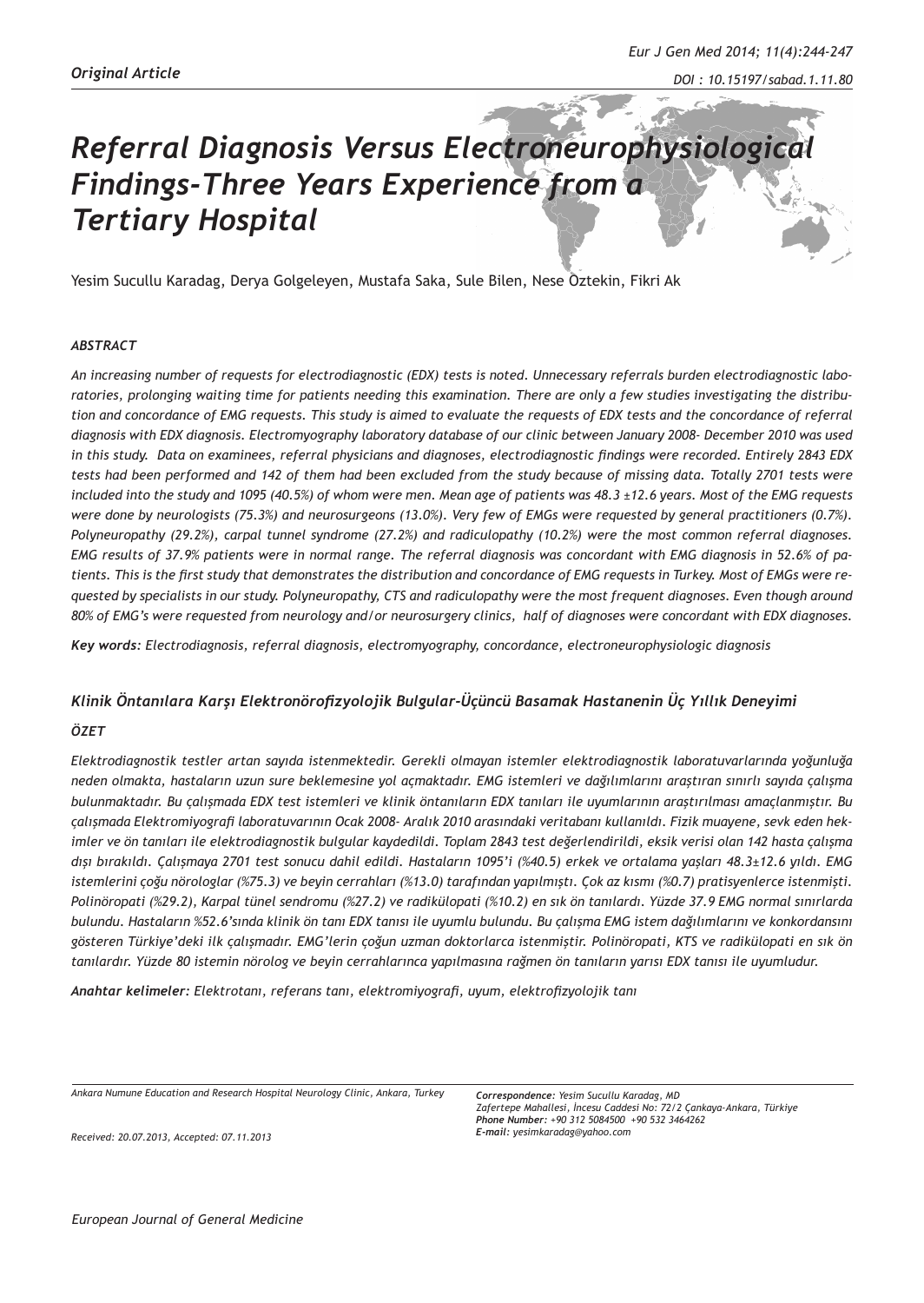#### **INTRODUCTION**

Even the technologic improvement in imaging, electrodiagnostic (EDX) testing is still a powerful tool in diagnosing and management of peripheral nervous system and muscle problems (1). Generally these studies are accepted as a continuation of the clinical neurological examination (2). Only in a few of the patients with normal neurologic examination, electromyography (EMG) may reveal dysfunction of peripheral nerves or muscles.

Clinical neurophysiologists noted an increasing number of requests for EMG since EDX studies could be requested either by a specialist (neurologist, neurosurgeon, internal medicine, orthopedic surgeon etc.) or by a general practitioner (3-4). Unnecessary referrals burden electrodiagnostic laboratories, prolonging waiting time for patients needing this examination (5). There are only a few studies about the distribution and concordance of EDX test requests (3-6). This study is aimed to evaluate the requests of EDX tests and the concordance of referral diagnosis with EDX diagnosis.

#### **MATERIALS AND METHODS**

Ankara Numune Education and Research Hospital is a tertiary referral hospital, located at the capital city of Turkey. Electromyography laboratory database of our clinic between January 2008- December 2010 was used in this study. Demographic characteristics of the patients were recorded. Also we used the data of; clinics where the examination tests had been requested, the referral diagnostic hypotheses, and the results of the EDX tests. EDX tests included; nerve conduction study (NCS), needle EMG, repetitive stimulation tests and evoked potentials (VEP and SEP). As a standard, in all patients with suspected carpal tunnel syndrome (CTS) electrodiagnostic examination included median and ulnar motor and sensory nerve action potentials, and at least peroneal and tibial motor and sural nerve sensory action potentials in suspected polyneuropathies. Patients with suspected radiculopathy, myopathy and motor neuron diseases were evaluated by needle EMG besides these tests. Repetitive stimulation test were used for referral diagnosis of myasthenia.

For statistical analysis we used SPSS 15.0 for Windows (Statistical Package for Social Sciences Inc.Chicago, IL, USA). Statistical analysis of the data was performed using chi-square test with a level of significance of p<0.05.

## **RESULTS**

By three years 2843 EDX tests had been performed and 142 of them had been excluded from the study because of missing data. Totally 2701 tests were included into the study and 1095 (40.5%) of whom were men. Mean age of patients was  $48.3 \pm 12.6$  years. Most of the EMG requests were done by neurologists (75.3%) and neurosurgeons (13.0%). Internal medicine and subspecialty clinics were referred 7.1% of patients. Very few of EMGs were requested by general practitioners (0.7%).

Polyneuropathy and CTS were the most common referral diagnoses far away from the other diagnoses. Distribution of the referral diagnosis was shown in Table 1. Referral diagnoses were different regarding the clinics where EMG was requested (p<0.001). Even though distribution of neurologists were parallel to whole population, most frequent referral diagnosis of neurosurgeons was radiculopathy whereas of internist and subspecialists was polyneuropathy (Table 2). EMG results of 37.9% patients were in normal range. The referral diagnosis was concordant with EMG diagnosis in 52.6% of patients. Rate of concordant diagnosis according to clinics were 51.3% for neurology, 56.8% for neurosurgery, 57.6% for internal medicine and subspecialists (p=0.255).

The concordance rates were higher in peripheral facial paralysis, radiculopathy, and CTS but were lower in myasthenia, motor neuron disease, and ulnar neuropathy (Table 3).

*Table 1. Distribution of the referral diagnosis*

| Referral Diagnosis            | n(%)       |  |  |  |
|-------------------------------|------------|--|--|--|
| Polyneuropathy                | 789 (29.2) |  |  |  |
| Carpal tunnel syndrome        | 736 (27.2) |  |  |  |
| Radiculopathy                 | 275 (10.2) |  |  |  |
| Ulnar neuropathy              | 252(9.3)   |  |  |  |
| Demiyelinated diseases        | 182(6.7)   |  |  |  |
| Myopathy                      | 121(4.5)   |  |  |  |
| Myasthenia                    | 94(3.5)    |  |  |  |
| Sciatic / peroneal neuropathy | 91(3.4)    |  |  |  |
| Motor neuron disease          | 60(2.2)    |  |  |  |
| Brachial plexopathy           | 50(1.9)    |  |  |  |
| Peripheral facial paralysis   | 26 (1.0)   |  |  |  |
| Other diagnoses               | 25(0.9)    |  |  |  |
|                               |            |  |  |  |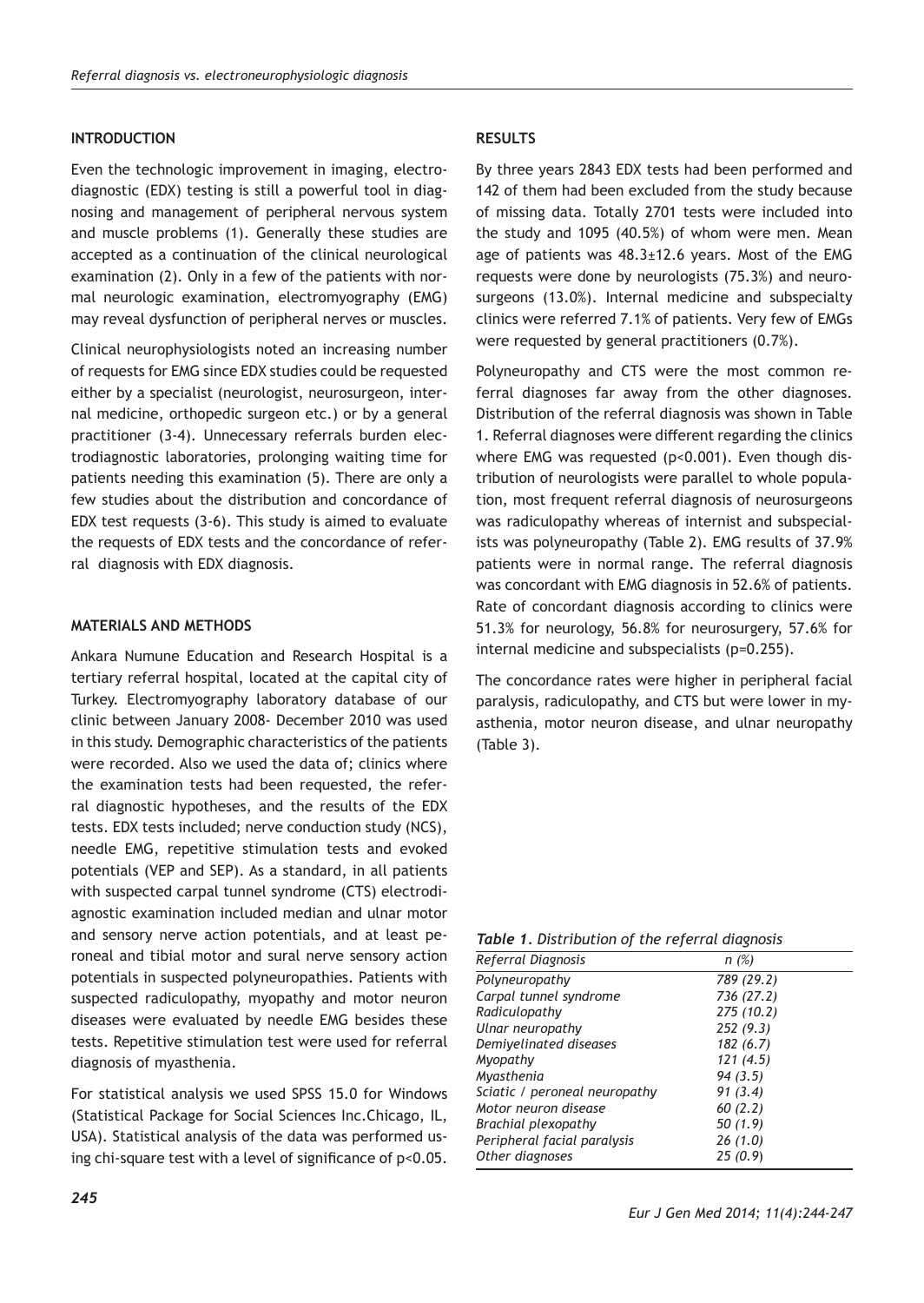| Referral Diagnoses            | Neurology | Neurosurgery | Internal medicine and subspecialties |
|-------------------------------|-----------|--------------|--------------------------------------|
|                               | (n:2031)  | (n:352)      | (n:192)                              |
| Polyneuropathy                | 29.5      | 5.1          | 69.3                                 |
| Carpal tunnel syndrome        | 27.9      | 30.7         | 13.5                                 |
| Radiculopathy                 | 6.6       | 35.0         | 4.7                                  |
| Ulnar neuropathy              | 10.1      | 10.0         | 1.6                                  |
| Demiyelinated diseases        | 8.9       |              | 0                                    |
| Myopathy                      | 4.7       | 1.1          | 7.8                                  |
| Myasthenia                    | 4.1       | 0.6          | 1.0                                  |
| Sciatic / peroneal neuropathy | 2.4       | 8.5          | 1.5                                  |
| Motor neuron disease          | 2.8       | 0.6          | 0.5                                  |
| Brachial plexopathy           | 1.1       | 6.5          | Ω                                    |
| Peripheral facial paralysis   | 1.0       | 0.6          |                                      |

*Table 2. Referral diagnosis according to different departments*

### **DISCUSSION**

This is the first study that demonstrates the distribution and concordance of EMG requests in Turkey and includes 2701 consecutive examinees between 2008-2010. Thus it represents the population referred for routine peripheral nerve electrodiagnosis in a central EMG laboratory in Turkey. Our findings indicate that most of the EDX tests are requested by specialists, majority of them neurologists (75.3%) and neurosurgeons (13.0%). Patients referred for EDX studies by general practitioners and/or family physicians are usually evaluated in our neurology clinic before EMG testing. So very few of EMGs were requested by general practitioners (0.7%) in our laboratory. This approach is recommended by some authors because neurologic examination expertise of general practitioners is generally lower than specialists (4). However it would be a longer wait time for a patient to see a neurologist and then have the electrodiagnostic testing. Post graduate education programmes regarding neurologic examination might be a rational choice to solve this problem.

| Table 3. Concordance rates due to referral diagnoses |
|------------------------------------------------------|
|------------------------------------------------------|

| Referral Diagnosis            | Concordance rate(%) |
|-------------------------------|---------------------|
| Peripheral facial paralysis   | 96.2                |
| Radiculopathy                 | 63.6                |
| Carpal tunnel syndrome        | 63.3                |
| Brachial plexopathy           | 54.0                |
| Demivelinated diseases        | 52.7                |
| Polyneuropathy                | 51.4                |
| Myopathy                      | 41.7                |
| Sciatic / peroneal neuropathy | 41.7                |
| Ulnar neuropathy              | 37.3                |
| Motor neuron disease          | 33.3                |
| Mivasthenia                   | 15.9                |

The most common referral diagnoses were polyneuropathy (29.2%), CTS (27.2%) and radiculopathy (10.2%). In the study of 3900 patients from Italy, 32.5% percent of the referral diagnosis was PNP, 25.1% was CTS and 16.4%was radiculopathy (6). Distribution of these diagnoses may change according to different EMG referral strategies of different countries (3,5). But these studies included smaller number of patients. However our study and study of Cocito et al. include consecutive large number of patients from central hospitals. Therefore polyneuropathy, CTS and radiculopathy could be accepted as the most frequent referral diagnoses and the order of these diagnoses may change according to different clinical perspectives for neurosurgeons (eg.radiculopathy) and internist polyneuropathy etc-.

In all of EDX tests, 37.9% of patients have no pathological EDX results. This data was similar to Italian study (36%) (6). In concordance analysis, 52.6% of referral diagnosis was concordant with EDX diagnosis in our study. In the study of Cocitos et al., 36.5% of requests from GPS's and 41.8 % from specialists's were concordant with EDX diagnoses (6). Podnar et al. had found concordance in 45% of patients (5). Interestingly in the same laboratory this was found as 60% in 1983.7 Even though a neurological referral diagnosis is requested for optimal use of EDX studies, previous studies revealed that referral physicians had not provide a neurological diagnoses in 29-45 % of EDX studies (5,8). All of our patients had a neurologic referral diagnosis before EMG. The mild increase of our concordance rates might be a reflection of our prerequest neurologic examination approach. In subgroup analysis, rates of concordance according to clinics were 51.3% for neurology, 56.8% for neurosurgery and 57.6% for internal medicine and subspecialists (p=0.255).